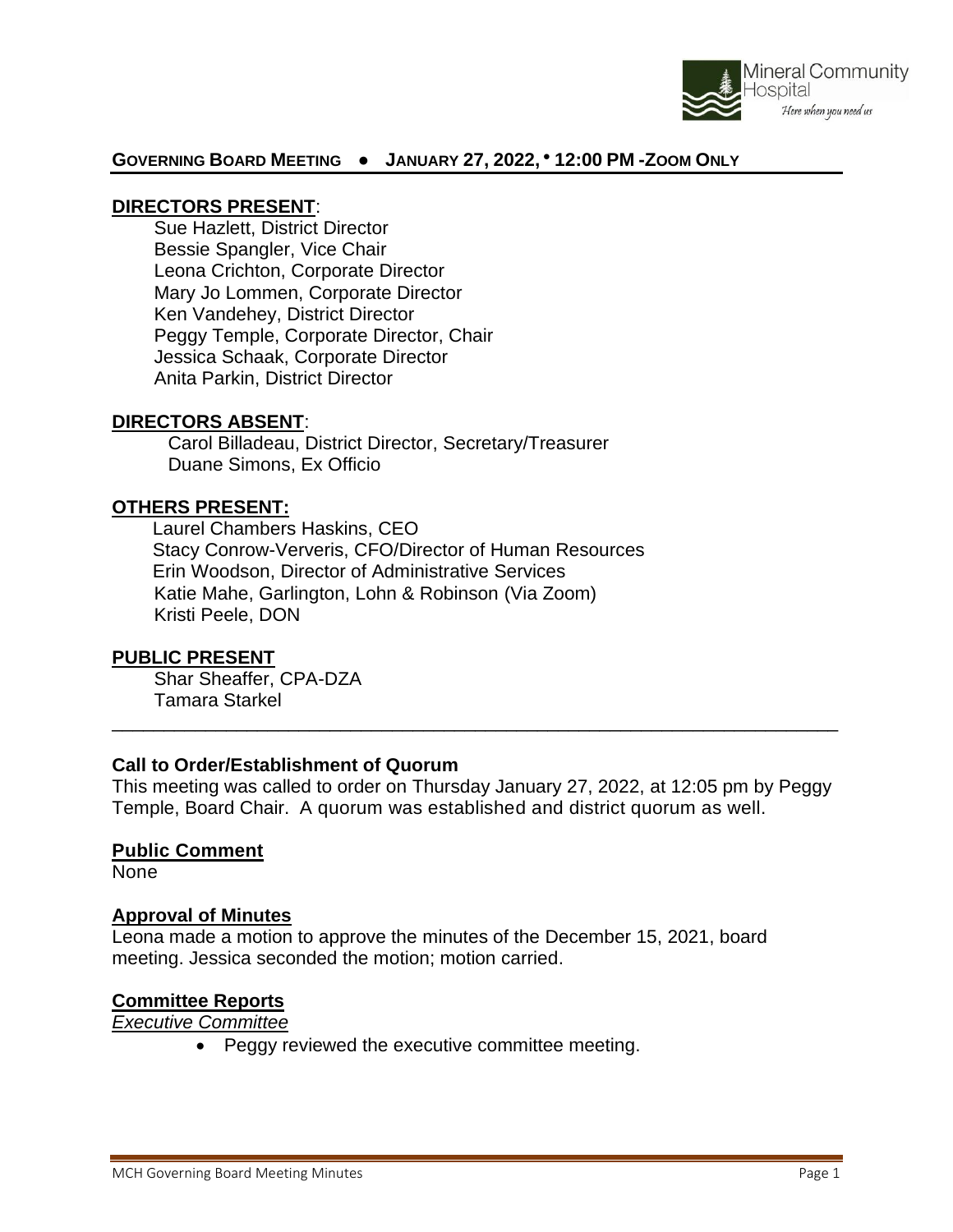## *Professional Affairs Committee*

- The following providers were brought before the Professional Affairs Committee prior to this meeting and their privileging requests were all approved for two-year terms:
	- o **Theodore Lowenkopf, MD (Telestroke)**
	- o **Edwin Butler, MD (Medical Imaging Associates)**
	- o **David Cameron, MD (Medical Imaging Associates)**
	- o **Sergey Akopov, MD (Telestroke)**

Ken made a motion to approve the above-listed providers for two-year terms. Mary Jo seconded the motion; motion carried.

### **New Business**

# **FY 2021 Audit Presentation-Presented by Shar Shaeffer, CPA DZA**

Leona made a motion to accept the 2021 Audit report, Bessie seconded the motion; motion carried.

Shar Shaeffer exited the meeting once all questions and comments were complete.

# **Resolution to Request an Election-3 Board Seats**

Bessie, Anita, and Carol's board positions are up for re-election.

Interested applicants must complete Certificate of Nominations at the Clerk & Recorder's Office prior to February 7, 2022. Elections will be held May 3, 2022.

3 people have filed so far.

Leona made a motion to adopt the resolution to call for a hospital board member election by mail ballot. The board has three seats that will expire in May 2022. Ken seconded the motion; motion carried.

# **Resolution to Request 24 Mill Levy Renewal**

The current 24 mill levy will expire in May 2023. Value of mill levy is \$12,658.33; 24 mills totaling \$303,799.92. No change to taxpayers, this levy has been in place for 20 plus years.

Carol made a motion to adopt the resolution to renew our 24-mill operation levy by mail ballot election. The board is requesting this money for operation expenses for Mineral Community Hospital. The number of mills to be imposed is 24 mills annually. The duration of the levy would be 10 years from the date our current levy ends in 2023. Request the 24 Mill Levy renewal. Anita seconded the motion; motion carried.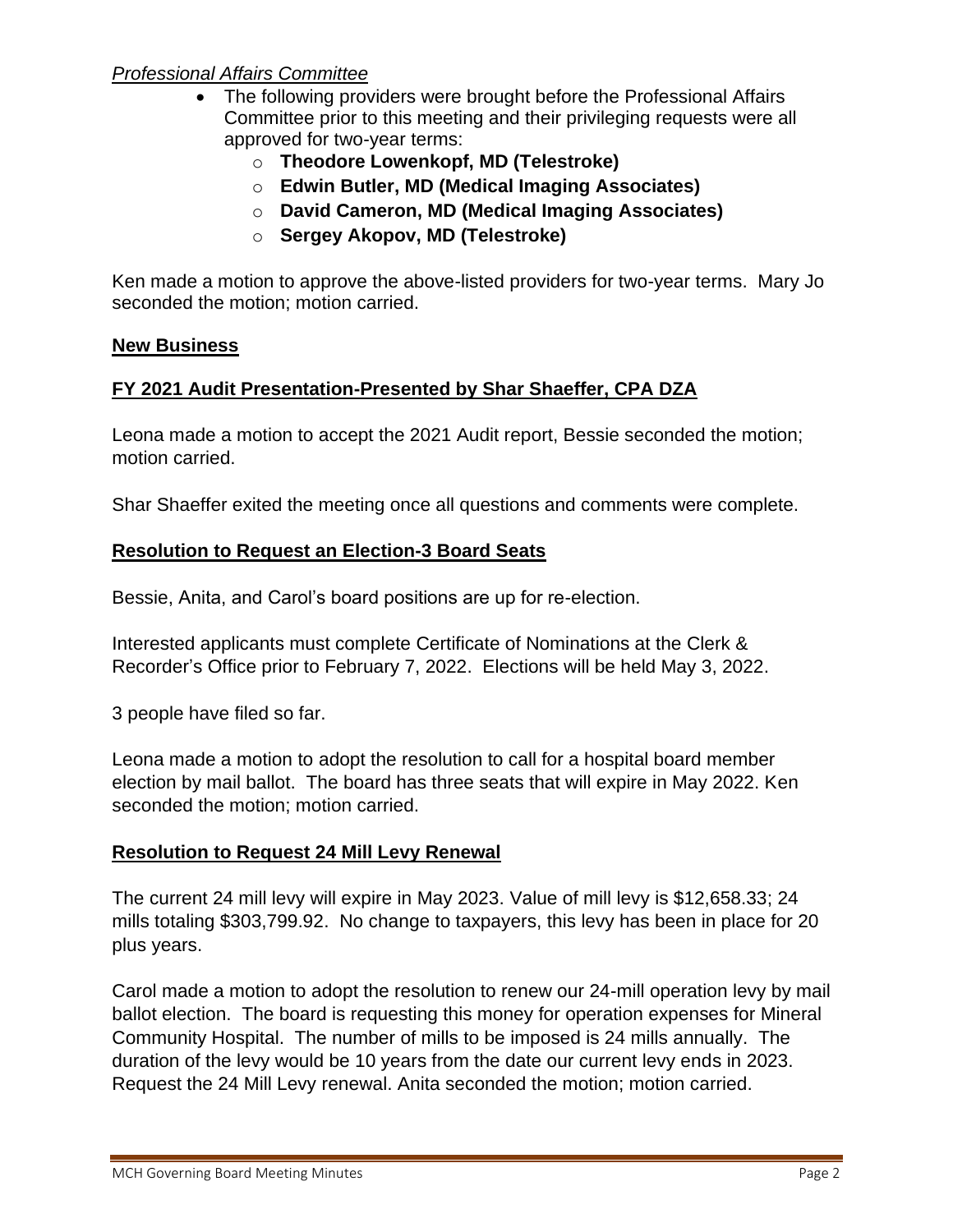## **Approval for HVAC update-Sunderland Grant**

We have \$219,000 left in the Sunderland grant; we are requesting an additional \$13,602 of capital to be able to complete HVAC project.

Leona made a motion to approve the additional funds, Jessica seconded the motion; motion carried.

### **COVID/COVID Vaccine Update**

Laurel reports high rates of spread with Omicron variant. Last week we had 105 new cases, 1 death, and 3 hospitalizations.

Laurel also stated that the CMS Vaccine mandate was back on. Employees have until Feb 14, 2022, to get first shot, and March 15, 2022, to receive the second.

Katie states that in the future boosters will likely be required to be considered fully vaccinated.

The mandate includes board members. If they wish to attend meetings in person, they will need to be fully vaccinated or complete an exemption. If board members want to only attend via Zoom, they do not have to be vaccinated.

Laurel announced that there is a nationwide blood shortage. There will be a Blood Drive in Superior on February 10, 2022, from 12:00-5:30. Mary Jo Berry is heading it. You can contact her at 822-2213 to schedule an appointment.

### **Cerner Kick Off**

Cerner Kick off started this week. We will go live July 11, 2022.

### **Accountability Report**

Presented by Laurel and Stacy.

This year's "In this House" project is "In this House…we grow."

Administration oversaw January, and they grew positivity.

#### **Unfinished Business**

None

### **Current Events (No Action Required)**

Pool in the Park BINGO will be February 14, 2022 @ 6:00 at the Superior Elementary School.

### **Next Board Meeting Date-**

Wednesday, February 23, 2022 @ 12:00 (Please note a day early)